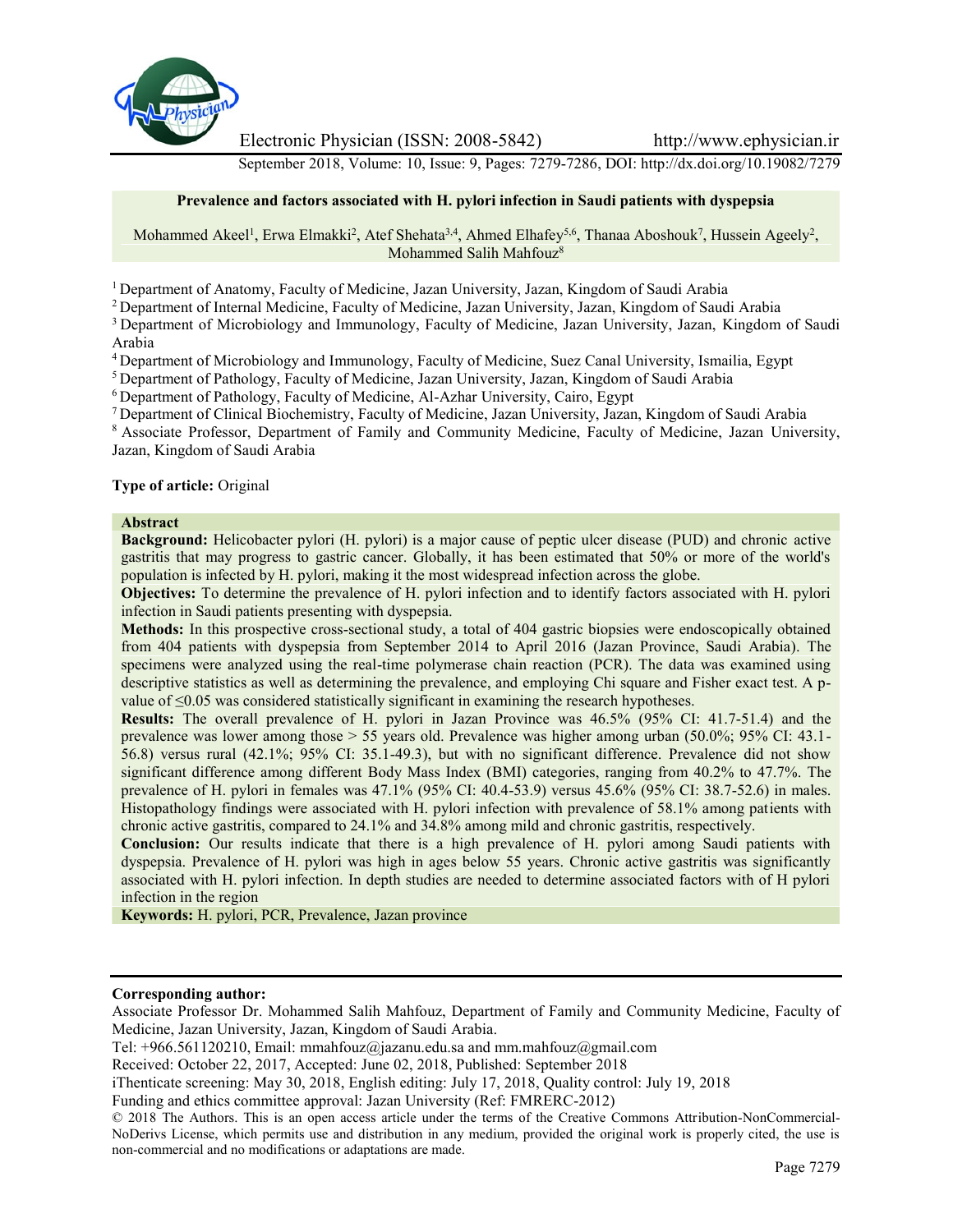## **1. Introduction**

H. pylori (HP) is spiral-shaped gram-negative bacterium, known to colonize, mainly the antral portion of the human gastric mucosa. H. pylori infection is correlated with the development of chronic active gastritis, peptic ulcer disease; mucosa associated lymphoid tissue lymphoma (MALT) and gastric adenocarcinoma (1, 2). Globally, it has been estimated that 50% or more of the world's population is infected by H. pylori, making it the most widespread infection across the globe (1, 2). Actual infection rates vary from one country to another however, the developing world has much higher infection rates than the developed one (3). On the other hand, up to 85% of individuals infected with H. pylori are asymptomatic and have no complications (4). H. pylori infection has been reported to be hyper- endemic in Saudi Arabia. Some studies on H. pylori in Saudi Arabia have shown a high prevalence in various age groups of patients, including individuals with non-ulcer dyspepsia (5). More recent studies on H. pylori infection among Saudi children had shown high infection prevalence among Saudi children in the cities of Jeddah and Riyadh (6). The World Health Organization (WHO) considers H. pylori as a carcinogen (7). It has been reported that infection with H. pylori accounts for 75% of non-cardia gastric malignancy worldwide (8). The H. pylori-induced gastritis can lead to atrophic gastritis. Atrophic gastritis in turn may progress to intestinal metaplasia, dysplasia and neoplasia, gastric adenocarcinoma and mucosa-associated lymphoid tissue (MALT) lymphoma (1, 9, 10). Although there are many studies on H. pylori prevalence conducted in different regions of Saudi Arabia (5, 6, 11-15), few studies have been conducted in Jazan province dealing with H. pylori infection (14). The objectives of this study were to evaluate the prevalence of H. pylori infection in patients presenting with dyspepsia and to identify factors associated with H. pylori infection in Jazan province, south west Saudi Arabia.

# **2. Material and Methods**

# *2.1. Setting, sampling, and selection criteria*

A prospective cross-sectional study was conducted in Jazan province during the period from September 2014 to April 2016. A sample size of 440 was calculated to conduct this study building on prevalence of H. pylori in Jazan 60% (14), 95 % confidence interval, error not more than 5% and nonresponse rate of 15%. The main inclusion criterion in this study was patients 12 years and above with dyspepsia who were willing to participate in the study, while those who received proton pump inhibitors (PPI) two weeks before endoscopy were excluded from the study. Gastric biopsies were collected from all study participants, using upper gastrointestinal endoscopy during the study period at different hospitals in Jazan province.

## *2.2. Measures*

## *2.2.1. Checklist*

In addition to clinical data, the study collected information related to H. pylori from all participants. Information involved age, gender, and upper gastrointestinal symptoms, symptoms related to other systems, level of education, occupation, living standard, history of smoking, khat use, alcohol intake, Body Mass Index (BMI), past medical history and drug history. Trained nurses were responsible for collecting such information; some information was filled using the patients' medical records. The BMI was categorized according to World Health Organization (WHO) guidelines. These guidelines suggest that individuals with  $(BMI<16.0 \text{ kg/m}^2)$  are severely underweight, (BMI=16.0-18.4 kg/m<sup>2</sup>) as underweight, (BMI=18.5-24.9 kg/m<sup>2</sup>) as normal weight, (BMI=25.0-30.0 kg/m<sup>2</sup>) as overweight, and (BMI  $\geq$ 30.0 kg/m<sup>2</sup>) as obese.

## *2.2.2. Histopathological examination*

A total of 404 gastric biopsies were examined using the routine hematoxylin and eosin (H&E) stain to study histopathological changes.

# *2.2.3. Detection of H. pylori using real time PCR*

All gastric biopsies obtained from the study population were submitted for DNA extraction using the DNeasy blood & tissue kit (Qiagen). All extracted DNA samples were tested for H. pylori by real time PCR amplification using primer-probe based "genesig Quantification of Helicobacter pylori" kit (Primerdesign Ltd., UK). The 20 ul reaction mixture consisted of  $\overline{3}$  µl of the extracted DNA, 10 µl of "oasig<sup>TM</sup> 2× qPCRMastermix" (Primerdesign Ltd.), 1 µl H. pylori specific primer/probe mix, 1 µl internal control primer/probe mix, 2 µl of internal control DNA, and 3 µl RNase/DNase free water supplied with the kit. The reactions were performed using the SmartCycler (Cepheid, Italy). Each PCR run contained positive control (H. pylori DNA supplied with the kit) and negative control (RNase/DNase free water instead of template DNA) reactions. The PCR cycling conditions were according to manufacturer's protocol.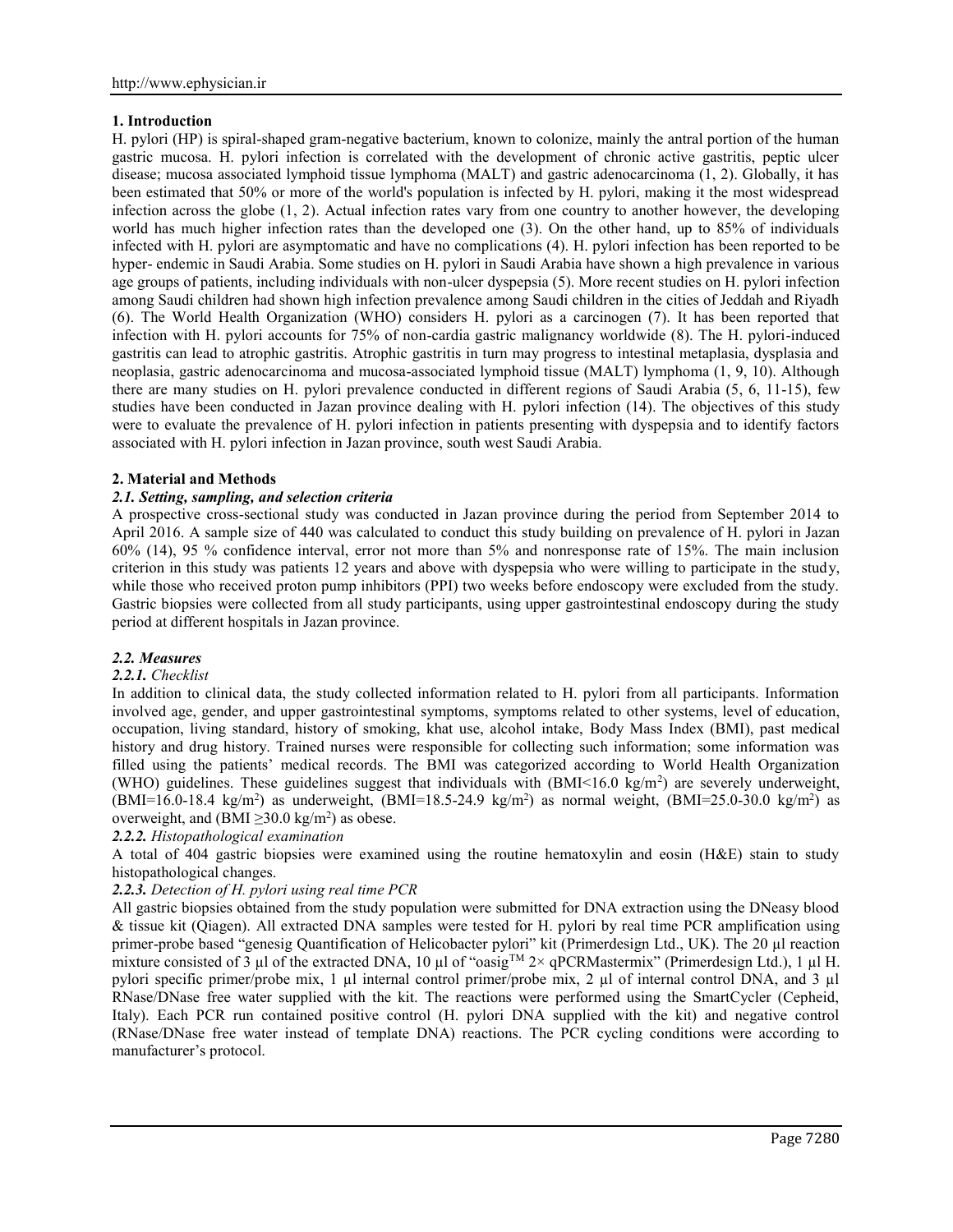## *2.3. Data management and statistical analysis*

Data were analyzed by IBM© SPSS© Statistics version 20 (IBM© Corp., Armonk, NY, USA), using descriptive statistics, prevalence, Chi square and Fisher exact test. The Yates correction term was also used to ensure the accuracy of the Chi square test. P-values less than 0.05 were used to indicate statistical significance.

## *2.4. Ethical Considerations*

The study was approved by the research ethics committee (REC) at Faculty of Medicine - Jazan University (Ref: FMRERC-2012). Written consent was obtained from all the participants prior to enrollment. Purpose, potential risk and benefits of the study were communicated in the Arabic language, and consent was documented for all study participants.

# **3. Results**

The response rate was 91.8 % (404 out of 440) patients. Table 1 provides background characteristics of the study participants including age, gender, education, etc. The table showed that most participants (39.9%) were (25-39) years old, (33.9%) were housewives, and (50.5%) lived in rural areas and 20.5 % were smokers. Underweight patients accounted for 4.2 %, and obese patients were 21.8% of the group. The mean weight for males (71.7 kg) and females (67.5 kg) showed significant differences (p<0.05). The mean BMI for all study participants was 27.4 (kg/m²) with no significant difference between males and females (Table 1). Table 2 shows H. pylori among the sample of patients. The overall prevalence of H. pylori in Jazan Province was (46.5 %; 95 % CI, 41.7-51.4) and lower among those >55 years old. Prevalence was higher among urban (50.0%) (95% CI: 43.1-56.8) versus rural (42.1%) (95% CI: 35.1-49.3); but with no significant difference. Prevalence according to BMI did not show significant difference among different BMI categories ranging from 40.2% to 47.7%. H. pylori according to gender showed prevalence among males (45.6%) (95% CI: 38.7-52.6) versus females (47.1%) (95% CI: 40.4-53.9). Table 3 presents factors that may be associated with H. pylori infection among the study population. According to the table, age was significantly associated with H. pylori infection. The prevalence of H. pylori infection is declined by increase in age, the prevalence among age group (13-29) years is 53.3%, 47.0% among the age group (30-49) years and 36.4% among the population 50 years and above. Histopathology findings were also associated with H. pylori infection with a prevalence of 58.1% among patients with chronic active gastritis, compared to 24.1% and 34.8% among mild and chronic gastritis, respectively.

| Characteristics       |                   | n   | $\%$ |
|-----------------------|-------------------|-----|------|
| Age groups (year)     | $13 - 24$         | 58  | 14.4 |
|                       | 25-39             | 161 | 39.9 |
|                       | 40-54             | 142 | 35.1 |
|                       | $\geq 55$         | 35  | 8.7  |
|                       | Not stated        | 8   | 2.0  |
| Gender                | Male              | 194 | 48.0 |
|                       | Female            | 207 | 51.2 |
|                       | Not Stated        | 3   | 0.7  |
| Place of Residence    | Urban             | 185 | 45.8 |
|                       | Rural             | 204 | 50.5 |
|                       | Not Stated        | 15  | 3.7  |
| Smoking               | Yes               | 83  | 20.5 |
|                       | No                | 313 | 77.5 |
|                       | <b>Not Stated</b> | 8   | 2.0  |
| Khat chewing          | Yes               | 87  | 21.5 |
|                       | N <sub>0</sub>    | 308 | 76.2 |
|                       | Not Stated        | 9   | 2.2  |
| <b>BMI</b> Categories | Underweight       | 17  | 4.2  |
|                       | Normal weight     | 90  | 22.3 |
|                       | Overweight        | 88  | 21.8 |
|                       | Obese             | 88  | 21.8 |
|                       | Not stated        | 121 | 30.0 |
| Total                 |                   | 404 | 100  |

**Table 1.** Socio-demographic description of the studied patients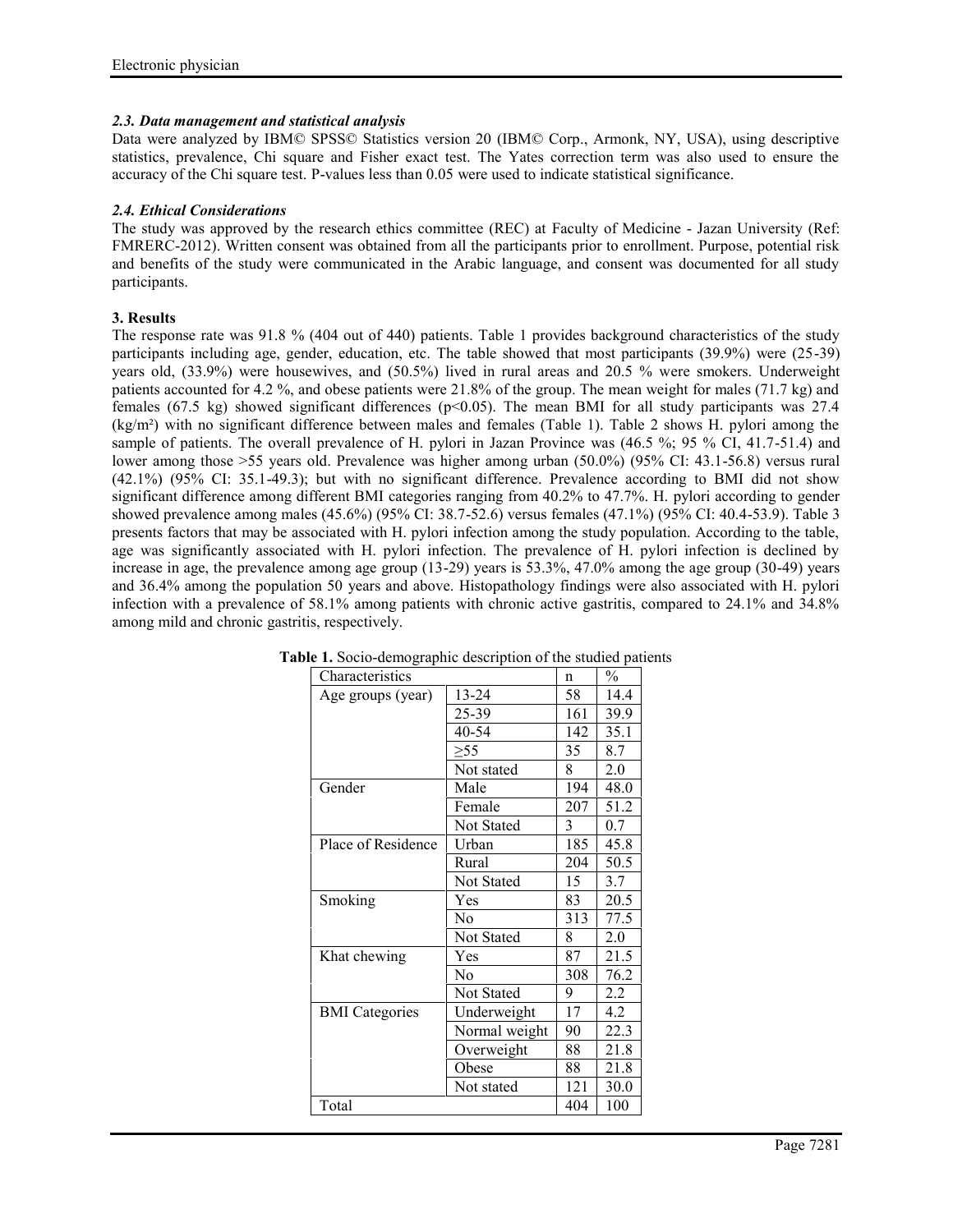| Characteristics          | $\mathbf{r}$ . $\mathbf{r}$ . $\mathbf{r}$ . $\mathbf{r}$ . $\mathbf{r}$ . $\mathbf{r}$ . $\mathbf{r}$ . $\mathbf{r}$ . $\mathbf{r}$ . $\mathbf{r}$ . $\mathbf{r}$ . $\mathbf{r}$ . $\mathbf{r}$ . $\mathbf{r}$ . $\mathbf{r}$ . $\mathbf{r}$ . $\mathbf{r}$ . $\mathbf{r}$ . $\mathbf{r}$ . $\mathbf{r}$ . $\mathbf{r}$ . $\mathbf{r}$ . | Prevalence | 95% CI        | p-value |
|--------------------------|-------------------------------------------------------------------------------------------------------------------------------------------------------------------------------------------------------------------------------------------------------------------------------------------------------------------------------------------|------------|---------------|---------|
| Age groups (year)        | $13 - 24$                                                                                                                                                                                                                                                                                                                                 | 50.0       | $37.5 - 62.5$ | 0.014   |
|                          | $25 - 39$                                                                                                                                                                                                                                                                                                                                 | 49.7       | $42.0 - 57.3$ |         |
|                          | 40-54                                                                                                                                                                                                                                                                                                                                     | 50.0       | 40.8-60.1     |         |
|                          | $\geq 55$                                                                                                                                                                                                                                                                                                                                 | 29.5       | 20.5-40.4     |         |
| Gender                   | Male                                                                                                                                                                                                                                                                                                                                      | 45.6       | 38.7-52.6     | 0.765   |
|                          | Female                                                                                                                                                                                                                                                                                                                                    | 47.1       | 40.4-53.9     |         |
| Mode of living           | Urban                                                                                                                                                                                                                                                                                                                                     | 50.0       | 43.1-56.8     | 0.787   |
|                          | Rural                                                                                                                                                                                                                                                                                                                                     | 42.1       | 35.1-49.3     |         |
| <b>BMI</b> Category      | Underweight                                                                                                                                                                                                                                                                                                                               | 47.1       | 26.0-96.2     | 0.762   |
|                          | Normal weight                                                                                                                                                                                                                                                                                                                             | 42.2       | 32.5-52.6     |         |
|                          | Overweight                                                                                                                                                                                                                                                                                                                                | 47.7       | 37.6-58.0     |         |
|                          | Obese                                                                                                                                                                                                                                                                                                                                     | 40.2       | 30.5-50.7     |         |
| <b>Educational level</b> | Illiterate                                                                                                                                                                                                                                                                                                                                | 35.5       | 25.6-46.7     | 0.050   |
|                          | Primary                                                                                                                                                                                                                                                                                                                                   | 59.1       | 47.0-70.1     |         |
|                          | Intermediate                                                                                                                                                                                                                                                                                                                              | 43.9       | 34.8-53.4     |         |
|                          | Secondary                                                                                                                                                                                                                                                                                                                                 | 52.7       | 39.4-65.3     |         |
|                          | University and above                                                                                                                                                                                                                                                                                                                      | 44.3       | 33.8-55.3     |         |
| Occupational status      | Housewife                                                                                                                                                                                                                                                                                                                                 | 48.5       | 40.2-56.8     | 0.117   |
|                          | Employee- Private sector                                                                                                                                                                                                                                                                                                                  | 40.9       | 29.8-52.9     |         |
|                          | Employee-Public sector                                                                                                                                                                                                                                                                                                                    | 53.3       | $43.1 - 63.1$ |         |
|                          | Laborer                                                                                                                                                                                                                                                                                                                                   | 50.0       | 26.5-73.4     |         |
|                          | Others                                                                                                                                                                                                                                                                                                                                    | 37.8       | 27.6-49.2     |         |
| Smoking                  | <b>Active Smokers</b>                                                                                                                                                                                                                                                                                                                     | 42.2       | 32.1-52.9     | 0.408   |
|                          | Non-Smokers                                                                                                                                                                                                                                                                                                                               | 47.3       | 41.8-52.8     |         |
| Khat chewing             | Khat chewers                                                                                                                                                                                                                                                                                                                              | 46.0       | 35.9-56.4     | 0.422   |
|                          | Non Khat chewers                                                                                                                                                                                                                                                                                                                          | 46.4       | 40.8-52.0     |         |
| Overall prevalence       |                                                                                                                                                                                                                                                                                                                                           | 46.5       | 41.7-51.4     |         |

|  | Table 2. Prevalence of H. pylori among sample of patients |
|--|-----------------------------------------------------------|
|--|-----------------------------------------------------------|

| Table 3. Factors associated with H. pylori infection |  |
|------------------------------------------------------|--|
|------------------------------------------------------|--|

| Characteristics         |                                 | Positive for HP | Negative for HP | p-value |
|-------------------------|---------------------------------|-----------------|-----------------|---------|
| Gender                  | Male                            | 88 (45.6)       | 105(54.4)       | 0.765   |
|                         | Female                          | 97(47.1)        | 109(52.9)       |         |
| Age groups (year)       | 13-29                           | 64 (53.3)       | 56 (46.7)       | 0.034   |
|                         | 30-49                           | 77(47.0)        | 87 (53.0)       |         |
|                         | $50+$                           | 40(36.4)        | 70(63.6)        |         |
| Living standard         | High                            | 14(51.9)        | 13(48.1)        | 0.751   |
|                         | Medium                          | 134 (47.2)      | 150(52.8)       |         |
|                         | Law                             | 31(43.7)        | 40(56.3)        |         |
| Endoscopic findings     | Normal                          | 26(49.1)        | 27(50.9)        | 0.791   |
|                         | Gastritis                       | 114(44.0)       | 145(56.0)       |         |
|                         | Gastric ulcer                   | 14(45.2)        | 17(54.8)        |         |
|                         | Duodenal ulcer                  | 8(47.1)         | 9(52.9)         |         |
| Histopathology findings | Mild Chronic gastritis          | 7(24.1)         | 22(75.9)        | 0.000   |
|                         | Moderate chronic gastritis      | 46 (34.8)       | 86 (65.2)       |         |
|                         | <b>Severe Gastritis</b>         | 1(100.0)        | 0(0.0)          |         |
|                         | <b>Chronic Active Gastritis</b> | 122(58.1)       | 88 (41.9)       |         |

### **4. Discussion**

The overall prevalence of H. pylori among the studied patients was 46.5%, based on real-time PCR. This is in agreement with what was reported in past literature. Ayoola et al. reported a prevalence of 54.9% among Saudi patients with dyspepsia in the Jazan region of Saudi Arabia in 2004 (14). Another two large studies on Saudi patients have reported prevalence rates of 28% and 70%, with an average of approximately 50% (15, 16). Alazmi et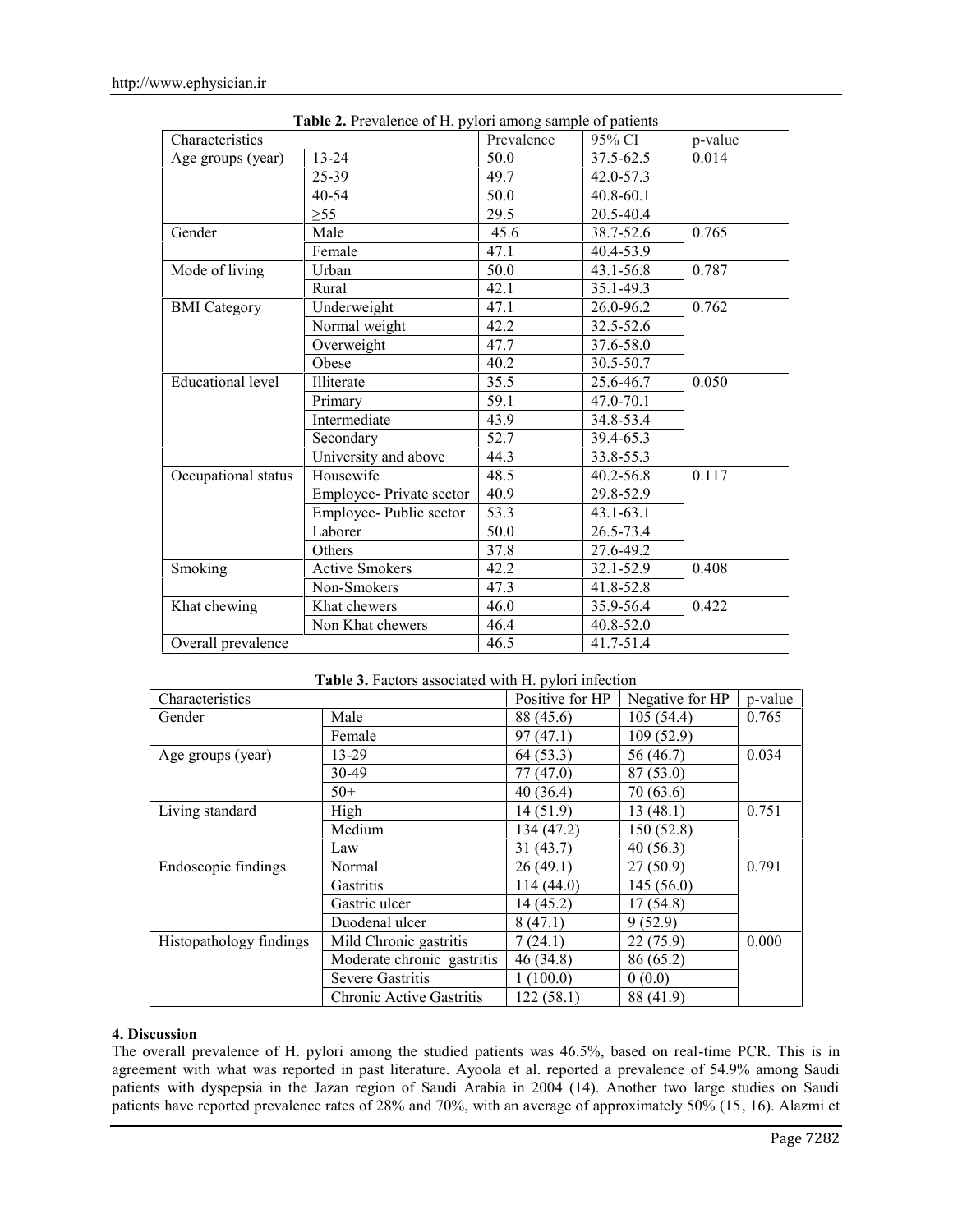al. reported that the prevalence of H. pylori infection in Kuwaiti patients with dyspepsia was 49.7% (16). Furthermore, several studies from the Middle East have demonstrated that prevalence ranges between 44 %, and 49% (17, 18). In many studies worldwide (United States, Brazil and China), the prevalence of H. pylori among subjects with dyspepsia was 28.9%, 57%, and 84% respectively (19-21). These variations in prevalence rates of H. pylori in different studies across the world might be attributed to different contributing factors including socioeconomic status, living standards, ethnicity and geographical location (22). In addition to the variability in the methods of H. pylori detection, size of the study and exclusion of prior antibiotic use, all these can play roles in these variations. In the present study, the intention was to exclude antibiotics use, but their usage cannot be guaranteed. Despite the lower prevalence of H. pylori infection in developed countries, there are higher rates of gastric carcinoma, contrary to that of developing counties (23). The highest rate of H. pylori infection in this study (53.3%) was seen in the age group between 13-29 years, 47% among the age group between 30-49 years and 36.4% in participants equal to or more than 50 years of age. Many studies have shown the decreased rate of H. pylori infection with an increase in age (22, 24). In contrast, other studies have demonstrated positive correlation between H. pylori prevalence rates and increase in age (25, 26).

In terms of gender, our findings indicated that, there were no statistically significant differences in the prevalence of H. pylori (45.6% in males and 47.1% in females). Some authors reported a high prevalence of H. pylori among females (25). While other authors reported a high rate of H. pylori infection among males, a large number of studies showed no gender differences (24, 27, 28). A recent meta-analysis study conducted by Zamani, et al in 2018 that involved 183 studies from 73 countries in six continents revealed that although males were predominant of H. pylori infection across all continents, none of the differences reached statistical significance. The issue of gender disparity in H. pylori infection is an intriguing topic and further research is needed to understand the mechanisms by which sex may influence the acquisition and/or persistence of infection (29). In contrast to other reports, our results showed no significant differences in the prevalence rates of H. pylori among different BMI categories (42.2% in normal weight, 47.7% in overweight, and 40.2% in obese participants). Lender et al. reported an inverse correlation between H. pylori prevalence and the rate of overweight/obesity (30). However, other authors demonstrated positive correlation between H. pylori prevalence rates and overweight/obesity (31). Therefore, the evidence of the role of H. pylori infection in human obesity is inconclusive and controversial (32).

In the present study, we found no difference in the rate of spread of H. pylori in smokers versus non-smokers, (42.2% and 47.3% respectively). This is in agreement with Khalifa et al. who found no statistically significant difference in H. pylori positivity between smokers and non-smokers (33). It should be mentioned that some arguments about the negative association between smoking and H. pylori infection suggest that the elevated acid and pepsin secretion caused by smoking protects the gastric mucosa from H. pylori infection (34). According to Hassan et al., khat chewing is positively associated with gastritis (35). Many epidemiological studies have suggested that the habit of khat chewing is deeply rooted among the Jazan population, and the current prevalence rate of khat chewing is high at (28.7%) (36). In the current study, the prevalence rate among khat chewers was 46%, whereas it was 46.4% in non-khat chewers. Almakdad et al. reported a similar result. He found no relation between khat chewing and high prevalence of H. pylori in Yemeni patients (37). In the current study, the most common endoscopic findings among the H. pylori positive subjects were gastritis (44%), duodenal ulcer (DU) (52.9%) and gastric ulcer (GU) (45.2%), whereas, in H. pylori negative subjects, the rates of gastritis, DU and GU were 56.6 %, 54.8 % and 52.9 % respectively. So we did not find association between these endoscopic findings and H. pylori. This is in disagreement with Mohammed et al. and Ayana et al. who found significant correlation between endoscopic findings and H. pylori (38, 39). However, some authors reported no or poor correlation between endoscopic findings and histological diagnosis (40, 41). These differences may be attributed to other contributing factors including socioeconomic status, living standards, ethnicity and geographical location. In the present study, the most common histopathological finding was chronic active gastritis (CAG), which was found in 58.1% of H. pylori positive subjects, compared to 41.9% of H. pylori- negative ones. In the current study, CAG was significantly associated with H. pylori, and is a good suggestion for the causative role of H. pylori in chronic active gastritis. Many clinical studies reported that H. pylori is significantly associated with CAG, atrophic gastritis, intestinal metaplasia and gastric cancer (42, 43).

## **5. Study limitation**

The present study has some limitations; first, the study sample may not be representative of the population of Jazan, since the sampling technique was a purposive sampling without randomization. Second, a cross-sectional study design is not suitable for assessing risk factors for H. pylori. Third, no controls were included as the study relied on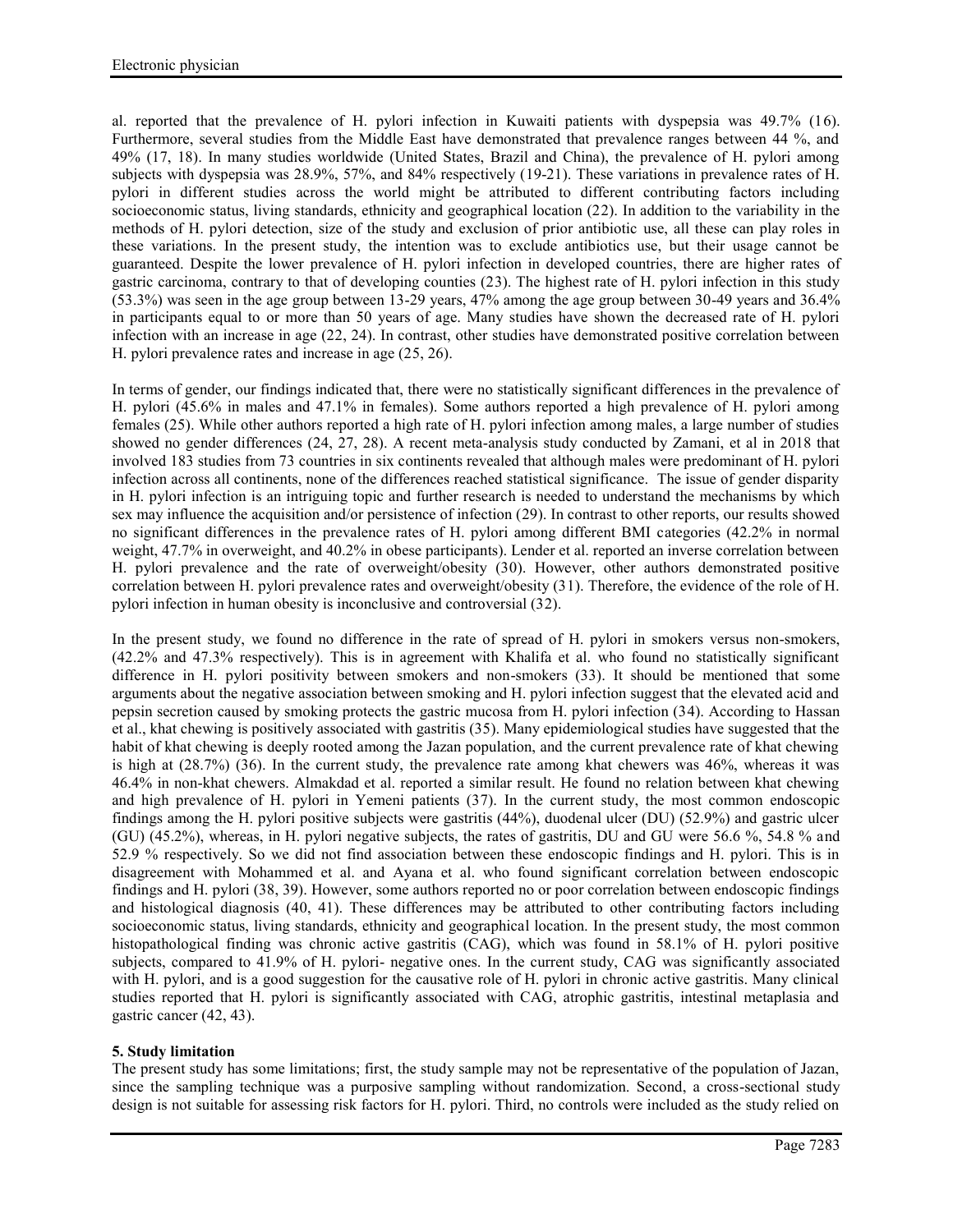the invasive method of H. pylori detection. Despite these limitations, the study provided updated information on the status of H. pylori in Jazan province.

#### **6. Conclusions**

In conclusion, the prevalence of H. pylori among patients with dyspepsia in the Jazan region is high, especially in age groups below 55 years. No correlation was found between endoscopic findings and H. pylori positivity. Chronic active gastritis was significantly associated with H. pylori. The results of this study provide important implications for public health strategies for the prevention of H. pylori infection in the Jazan region. In depth studies are needed to determine the factors associated with H. pylori infection in the region.

#### **Acknowledgments:**

This research received financial support from King Abdulaziz City for Science and Technology (KACST), grant number ARP-47-32; for 20 months under the annual grant program. We express our deep gratitude to KASCT for the financial and technical support of this research. Gratitude is extended to our colleagues in gastrointestinal units at general hospitals in the Jazan region for their technical support. We are also immensely grateful to Mohammed Awad and Ahmed Saad for their technical support.

#### **Conflict of Interest:**

There is no conflict of interest to be declared.

#### **Authors' contributions:**

MA, EE, AS, ASE, HA and TA conceptualized and designed the research project, and carried out the practical work. MSM performed the statistical analysis and finalized the manuscript. All authors provided significant input in the manuscript, and read and approved the final version of it.

#### **References:**

- 1) Warren JR, Marshall B. Unidentified curved bacilli on gastric epithelium in active chronic gastritis. The Lancet. 1983; 321(8336): 1273-5. doi: 10.1016/S0140-6736(83)92719-8.
- 2) Essawi T, Hammoudeh W, Sabri I, Sweidan W, Farraj MA. Determination of Helicobacter pylori virulence genes in gastric biopsies by PCR. ISRN Gastroenterol. 2013; 2013.
- 3) Pounder RE, Ng D. The Prevalence of Helicobacter pylori infection in Different Countries. Aliment Pharmacol Ther .1995; 9(Suppl 2): 33–39. PMID: 8547526.
- 4) Bytzer P, Dahlerup JF, Eriksen JR, Jarbøl DE, Rosenstock S, Wildt S. Diagnosis and treatment of Helicobacter pylori infection. Dan Med Bull. 2011; 58(4): C4271. PMID: 21466771.
- 5) Al-Akwaa AM. Prevalence of Helicobacter pylori infection in a group of morbidly obese Saudi patients undergoing bariatric surgery: A preliminary report. Saudi J Gastroenterol. 2010; 16: 264-7. doi: 10.4103/1319-3767.70610. PMID: 20871190, PMCID: PMC2995094.
- 6) Hasosah M, Satti M, Shehzad A, Alsahafi A, Sukkar G, Alzaben A, et al. Prevalence and Risk Factors of Helicobacter pylori Infection in Saudi Children: A Three - Year Prospective Controlled Study. Helicobacter. 2015; 20(1): 56-63. doi: 10.1111/hel.12172. PMID: 25495104.
- 7) de Martel C, Ferlay J, Franceschi S, Vignat J, Bray F, Forman D, et al. Global burden of Cancer attributable to H. pylori infection: a review and synthetic analysis. Lancet Oncol. 2013; 3(6): 607-15. doi: 10.1016/S1470-2045(12)70137-7. PMID: 22575588.
- 8) Dixon MF. Pathology of gasitritis and peptic ulceration. In: Mobley HLT, Mendz GI, Hazell: H. pylori: Physiology and Genetics. Washington DC: ASM Press; 2001.
- 9) Wang HC, Cheng FC, Wu MS, Shu HY, Sun HS, Wang YC, et al. Genome sequences of three Helicobacter pylori strains from patients with gastric mucosa-associated lymphoid tissue lymphoma. Genome announcements. 2015; 30; 3(2): e00229-15.
- 10) Souod N, Sarshar M, Dabiri H, Momtaz H, Kargar M, Mohammadzadeh A, et al. The study of the oipA and dupA genes in Helicobacter pylori strains and their relationship with different gastroduodenal diseases. Gastroenterol Hepatol Bed Bench. 2015; 8(Suppl1): S47-53. PMID: 26171137, PMCID: PMC4495424.
- 11) Al-Moagel MA, Evans DG, Abdulghani ME, Adam E, Evans DJ Jr, Malaty HM, et al. Prevalence of Helicobacter (formerly Campylobacter) pylori infection in Saudi Arabia, and comparison of those with and without upper gastrointestinal symptoms. Am J Gastroenterol. 1990; 85(8): 944-948. PMID: 2375321.
- 12) Marie MA. Seroprevalence of Helicobacter pylori Infection in Large Series of Patients in an Urban Area of Saudi Arabia. Korean J Gastroenterol. 2008; 52: 226-9. PMID: 19077524.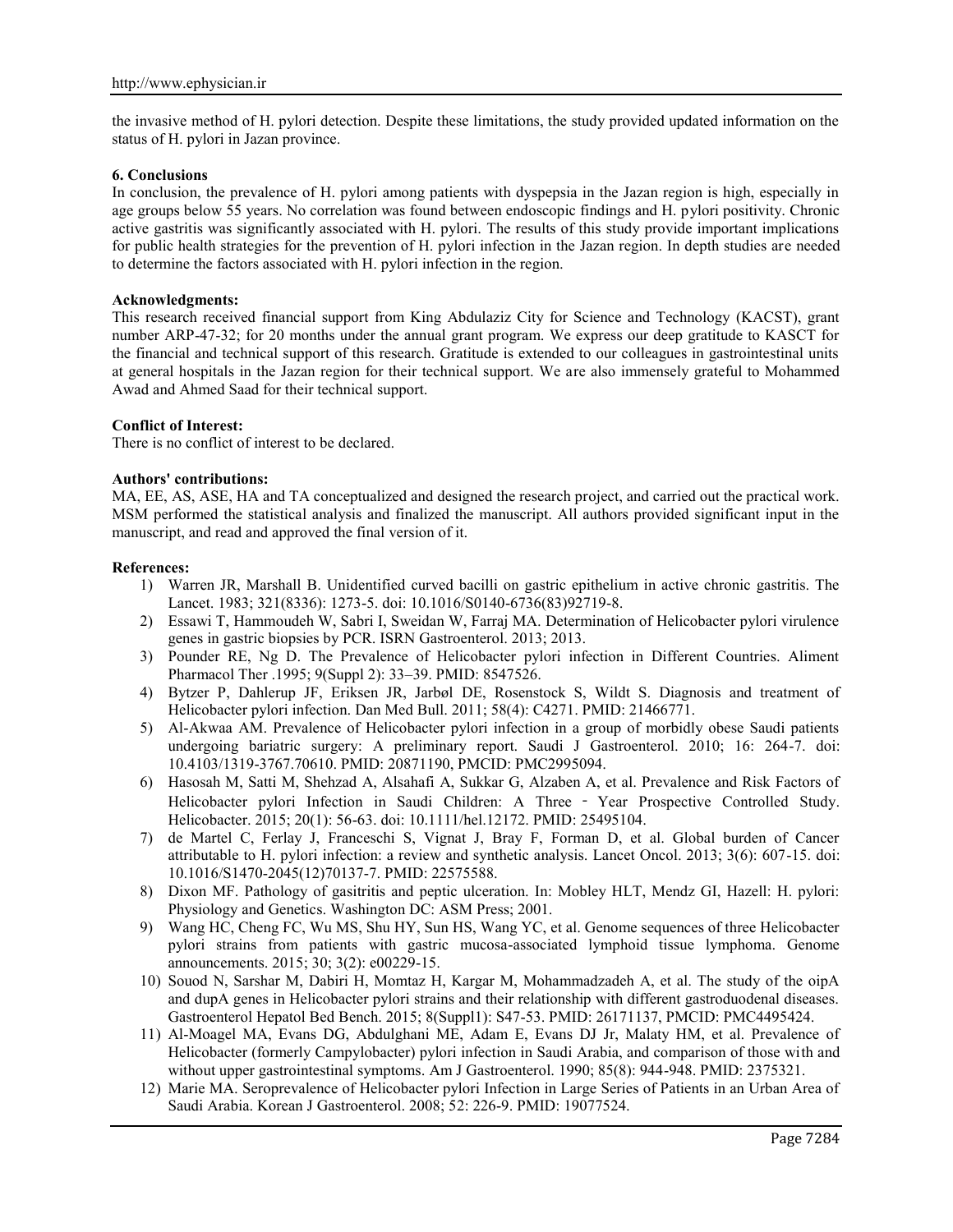- 13) Iman N, Khan H, Iqbal S, Rehman S. Frequency of H. pylori in patients with upper G.I symptoms. J Med Sci. 2008; 16(1): 1-3.
- 14) Ayoola AE, Ageely HM, Gadour MO, Pathak VP. Prevalence of Helicobacter pylori infection among patients with dyspepsia in South- Western Saudi Arabia. Saudi Med J. 2004; 25(10): 1433-8. PMID: 15494817.
- 15) Momenah A, Tayeb MH. Helicobacter pylori cagA and iceA genotypes staus and risk of peptic ulcer in Saudi patients. Saudi Med J. 2007; 28(3): 382-5.
- 16) Alazmi WM, Siddique I, Alateeqi N, Al-Nakib B. Prevalence of Helicobacter pylori infection among Kuwaiti patients with dyspepsia. BMC Gastroenterol. 2010; 10: 14. doi: 10.1186/1471-230X-10-14. PMID: 20128917, PMCID: PMC2835643.
- 17) Tanih NF, Okeleye BI, Ndip LM, Clarke AM, Naidoo N, Mkwetshana N, et al. Helicobacter pylori prevalence in dyspeptic patients in the Eastern Cape province: race and disease status. S Afr Med J. 2010; 100(11): 734-7. doi: 10.7196/SAMJ.4041. PMID: 21081026.
- 18) Chong VH, Lim KC, Rajendran N. Prevalence of active Helicobacter pylori infection among dyspeptic patients referred for endoscopy in Brunei Darussalam. Singapore MED J. 2008; 49: 42-6. PMID: 18204768.
- 19) Shokrzadeh L, Baghaei K, Yamaoka Y, Shiota S, Mirsattari D, Porhoseingholi A, et al. Prevalence of Helicobacter pylori infection in dyspeptic patients in Iran. Gastroenterology Insight. 2012; 4: e8. doi: 10.4081/gi.2012.e8.
- 20) Replogle ML, Glaser SL, Hiatt RA, Parsonnet J. Biologic sex as a risk factor for Helicobacter pylori infection in healthy young adults. Am J Epidemiol. 1995; 142(8): 856-63. doi: 10.1093/oxfordjournals.aje.a117725. PMID: 7572962.
- 21) Ramis IB, Vianna JS, Silva Junior LV, Von Groll A, Silva PE. CagE as a biomarker of the pathogenicity of Helicobacter pylori. Rev Soc Bras Med Trop. 2013; 46(2): 185-9. doi: 10.1590/0037-8682-0054-2012. PMID: 23740068.
- 22) Aziz F, Chen X, Yang X, Yan Q. Prevalenceand Correlation with Clinical Diseases of Helicobacter pylori cagA and vacA Genotype among Gastric Patients from Northeast China. Biomed Res Int. 2014; 2014: 142980. doi: 10.1155/2014/142980. PMID: 24949419, PMCID: PMC4052682.
- 23) Ashtari S, Pourhoseingholi A, Molaei M, Taslimi H, Zali M. The prevalence of Helicobacter pylori is decreasing in Iranian patients. Gastroenterol Hepatol Bed Bench. 2015; 8(Supp11): S23-9. PMID: 26171134, PMCID: PMC4495420.
- 24) Ahmed SM, Hussein A, Ali M, Ali E, Mekky WM, Abdel-Fattah HM, et al. The Prevalence of Cag-A and Vac-A Genotypes among Helicobacter pylori Infected Egyptian Patients. The ASM. 114th General Meeting of the American Society for Microbiology Boston: USA; 2014.
- 25) Pajavand H, Alvandi A, Mohajeri P, Bakhtyari S, Bashiri H, Kalali B, et al. High Frequency of vacA s1m2 Genotypes Among Helicobacter pylori Isolates From Patients With Gastroduodenal Disorders in Kermanshah. Jundishapur J Microbiol. 2015; 8(11). doi: 10.5812/jjm.25425. PMID: 26862378, PMCID: PMC4740511.
- 26) Essawi T, Hammoudeh W, Sabri I, Sweidan W, Farraj M. Determination of H. pylori virulence genes in gastric biopsies by PCR. Gastroenterol. 2013.
- 27) Nguyen T, Ramsey D, Graham D, Shaib Y, Shiota S, Velez M, et al. The Prevalence of Helicobacter pylori Remains High in African American and Hispanic Veterans. Helicobacter. 2015; 20(4): 305-11. doi: 10.1111/hel.12199. PMID: 25689684.
- 28) Kadi R, Halawani E, Abdelkader H. Prevalence of H. pylori strains harbouringcag A and iceA virulence genes in Saudi patients with gastritis and peptic ulcer disease. Microbiology discovery. 2014.
- 29) Zamani M, Ebrahimtabar F, Zamani V, Miller WH, Alizadeh Navaei R, Shokri Shirvani J, et al. Systematic review with meta - analysis: the worldwide prevalence of Helicobacter pylori infection. Alimentary pharmacology & therapeutics. 2018; 47(7): 868-76. doi: 10.1111/apt.14561. PMID: 29430669.
- 30) Lender N, Talley NJ, Enck P, Haag S, Zipfel S, Morrison M, et al. Review article: Associations between Helicobacter pylori and obesity--an ecological study. Aliment Pharmacol Ther. 2014; 40(1): 24-31. doi: 10.1111/apt.12790. PMID: 24832176.
- 31) Xu C, Yan M, Sun Y, Joo J, Wan X, Yu C, et al. Prevalence of Helicobacter pylori infection and its relation with body mass index in a Chinese population Helicobacter. 2014; 19(6): 437-42. doi: 10.1111/hel.12153. PMID: 25256639.